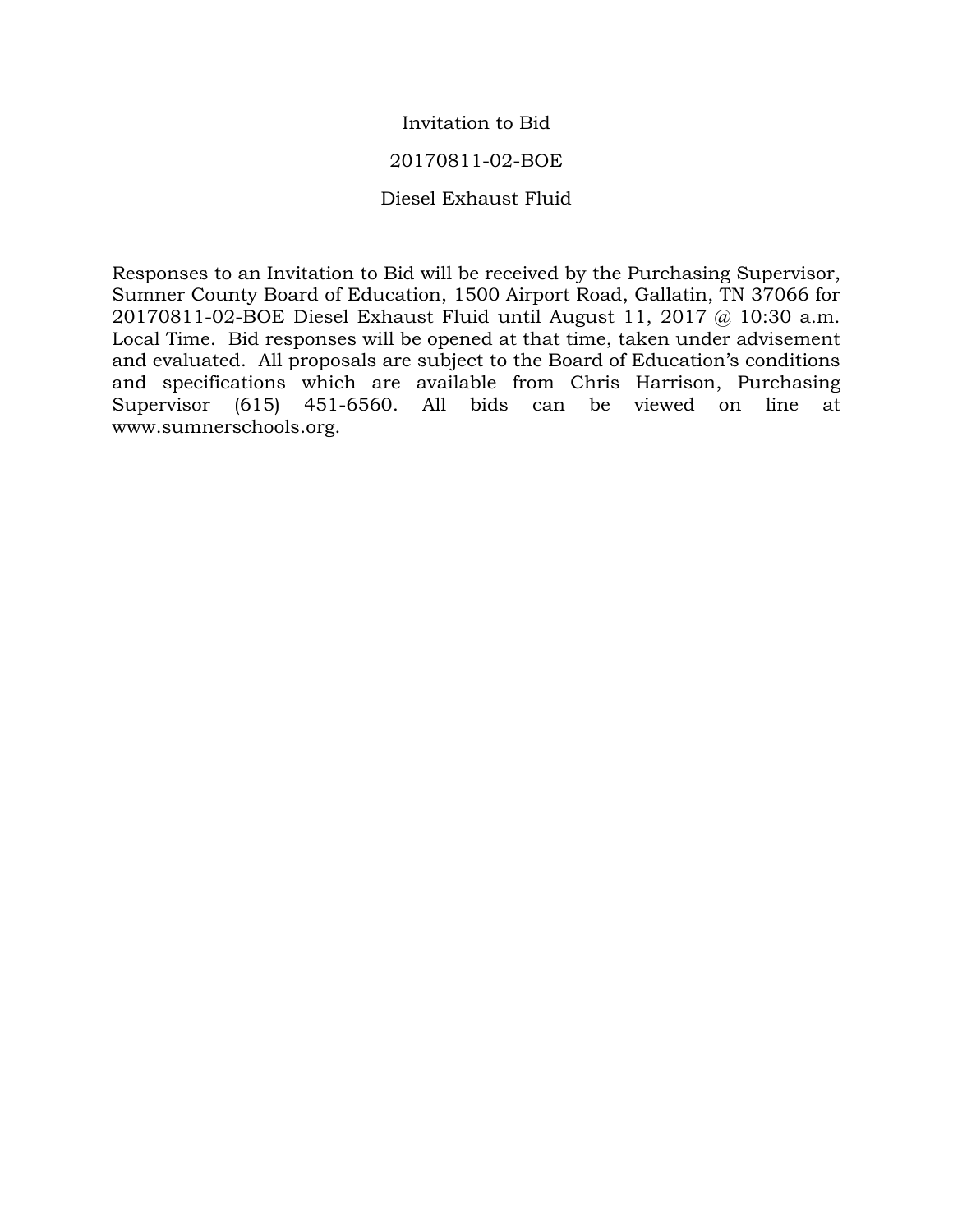### **SUMNER COUNTY BOARD OF EDUCATION REQUEST FOR QUOTATION**

### **Bid No.: 20170811-02-BOE Date Released: July 31, 2017**

Bid subject to the Standard Terms and Conditions provided. Bid must be received by:

Date/Time: August 11, 2017 @ 10:30 a.m. Local Time Address: Sumner County Board of Education Attn: Purchasing Supervisor 1500 Airport Road Gallatin, TN 37066

### **THIS IS NOT AN ORDER**

| ITEM NO. | UNIT | <b>DESCRIPTION</b>                                                                                                 | UNIT PRICE |
|----------|------|--------------------------------------------------------------------------------------------------------------------|------------|
| 1        | Each | Diesel Exhaust Fluid                                                                                               |            |
|          |      | Brand                                                                                                              |            |
|          |      | <b>Container Size</b>                                                                                              |            |
|          |      | <b>NOTE:</b> The Unit Price shall be valid for one year beginning<br>September 1, 2017 and ending August 31, 2018. |            |

\*All pricing shall be considered fixed for the duration of the contract term.

\*\* BIDDER IS TO COMPLETE INFORMATION AND SIGN BID BELOW

By checking this box, Proposer agrees that SCS reserves the right to extend the terms, conditions, and prices of this contract to other Institutions (such as State, Local and/or Public Agencies) who express an interest in participating in any contract that results from this RFQ. Each of the piggyback Institutions will issue their own purchasing documents for the goods/services. Proposer agrees that SCS shall bear not responsibility or liability for any agreements between Proposer and the other Institution(s) who desire to exercise this option.

| (street) | (city, state, zip) |
|----------|--------------------|
|          |                    |
|          |                    |
|          |                    |
|          |                    |
|          |                    |
|          |                    |
|          |                    |
|          |                    |
|          |                    |
| Date:    |                    |
|          |                    |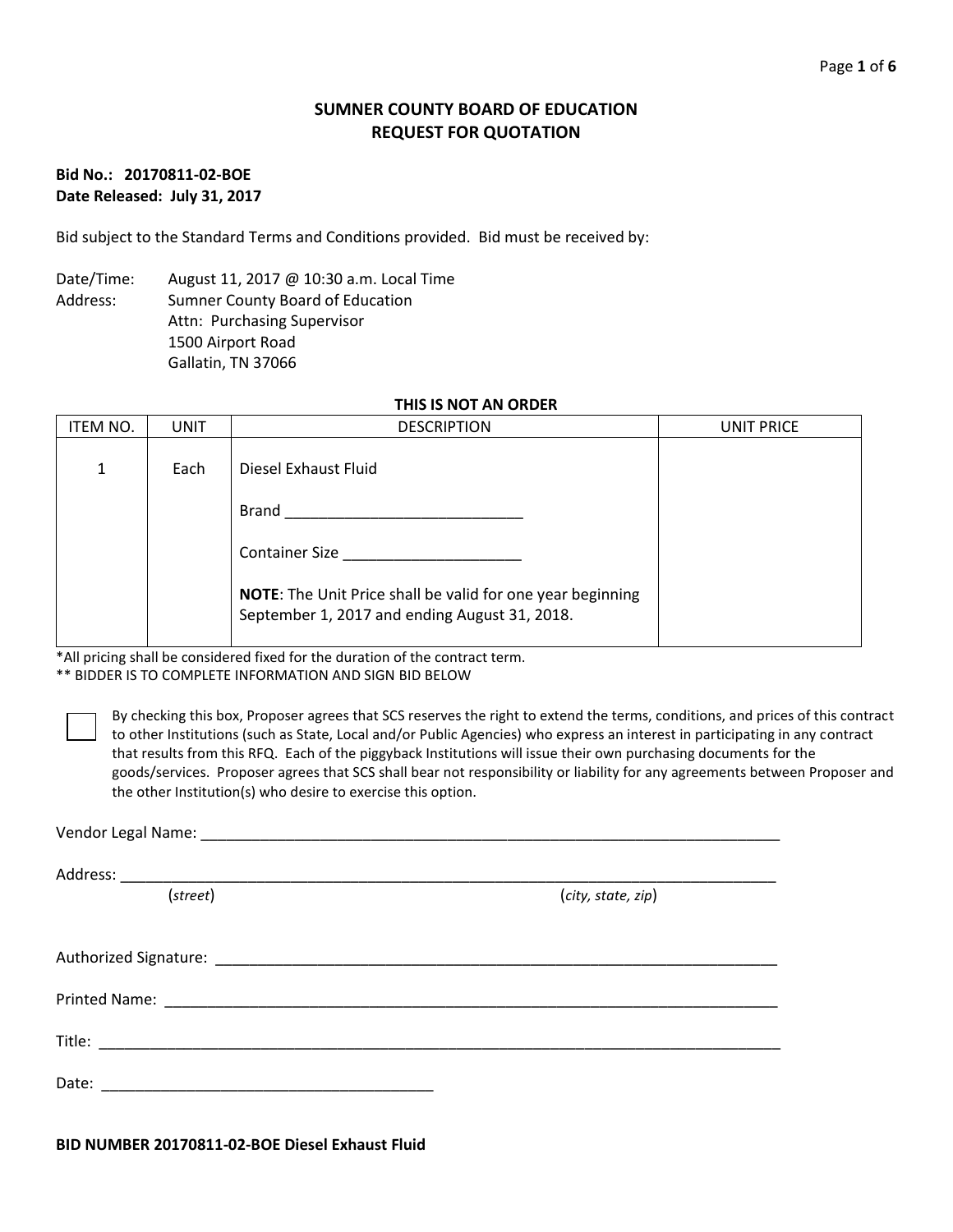# **NOTICE TO PROPOSERS**

There may be one or more amendments to this RFQ. In order to receive communication for any such amendments issued specifically to this RFQ, the proposer must provide the information requested below to the Sumner County Board of Education (SCS) Purchasing Department. The information may be sent by email to: Chris Harrison, Purchasing Supervisor, chris.harrison@sumnerschools.org. SCS will send amendments only to those proposers which complete and return this information in a timely manner.

| RFQ Number:             | 20170811-02-BOE Diesel Exhaust Fluid |
|-------------------------|--------------------------------------|
| Company Name:           |                                      |
| <b>Mailing Address:</b> |                                      |
|                         |                                      |
|                         |                                      |
|                         |                                      |
| Phone Number:           |                                      |
| <b>Contact Person:</b>  |                                      |
| <b>Email Address:</b>   |                                      |

Emailed amendments will be sent in a Microsoft Word (Office for Windows) or Portable Document Format (pdf) format. Any alterations to the document made by the proposer may be grounds for rejection of proposal, cancellation of any subsequent award or any other legal remedies available to SCS.

Amendments will also be posted on the SCS website **https://sumnerschools.org/index.php/current-bids-and-rfps** and attached to the solicitation listing as a PDF or WORD file. Check the particular solicitation on the Current Bids and RFPs webpage for any posted amendments.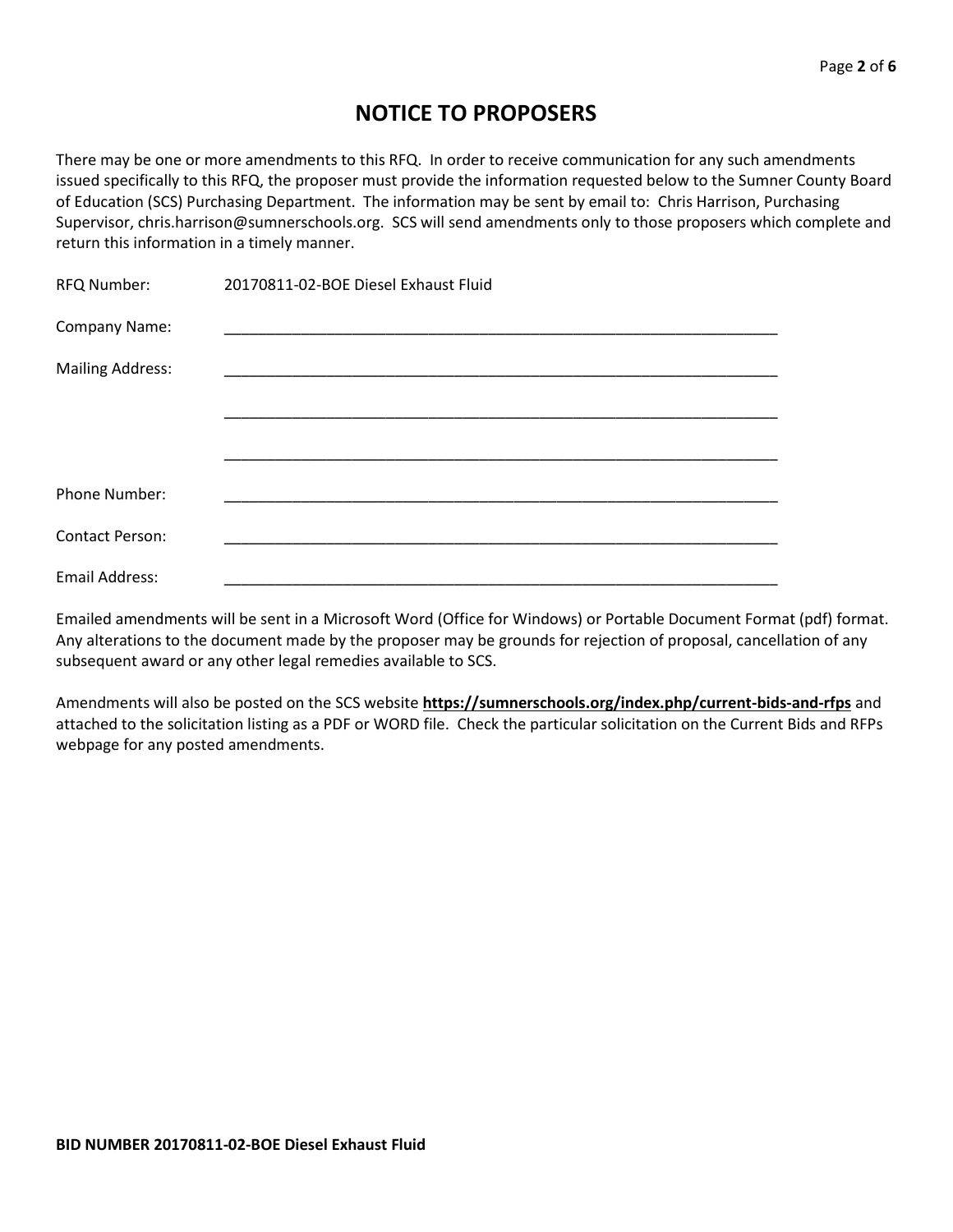### **SUMNER COUNTY BOARD OF EDUCATION REQUEST FOR QUOTATION 20170811-02-BOE Diesel Exhaust Fluid**

The Sumner County Board of Education, herein known as "SCS", is soliciting RFQ 20170811-02-BOE for an annual bid for the purchase of diesel exhaust fluid. The contract will be valid from September 1, 2017 thru August 31, 2018. The purpose of this bid is to secure fixed pricing for diesel exhaust fluid to be valid for a period of twelve (12) months.

- The contractor shall be required to supply, upon authorized request, diesel exhaust fluid to the SCS Transportation Department located at 1500 Airport Road, Gallatin, TN 37066.
- The unit price must include cost of delivery to the SCS Transportation Department.
- SCS make no guarantee for an annual purchase quantity.

### DIESEL EXHAUST FLUID SPECIFICATIONS:

- Must meet ISO Standard 22241
- Must have, at a minimum, a remaining shelf life of twelve (12) months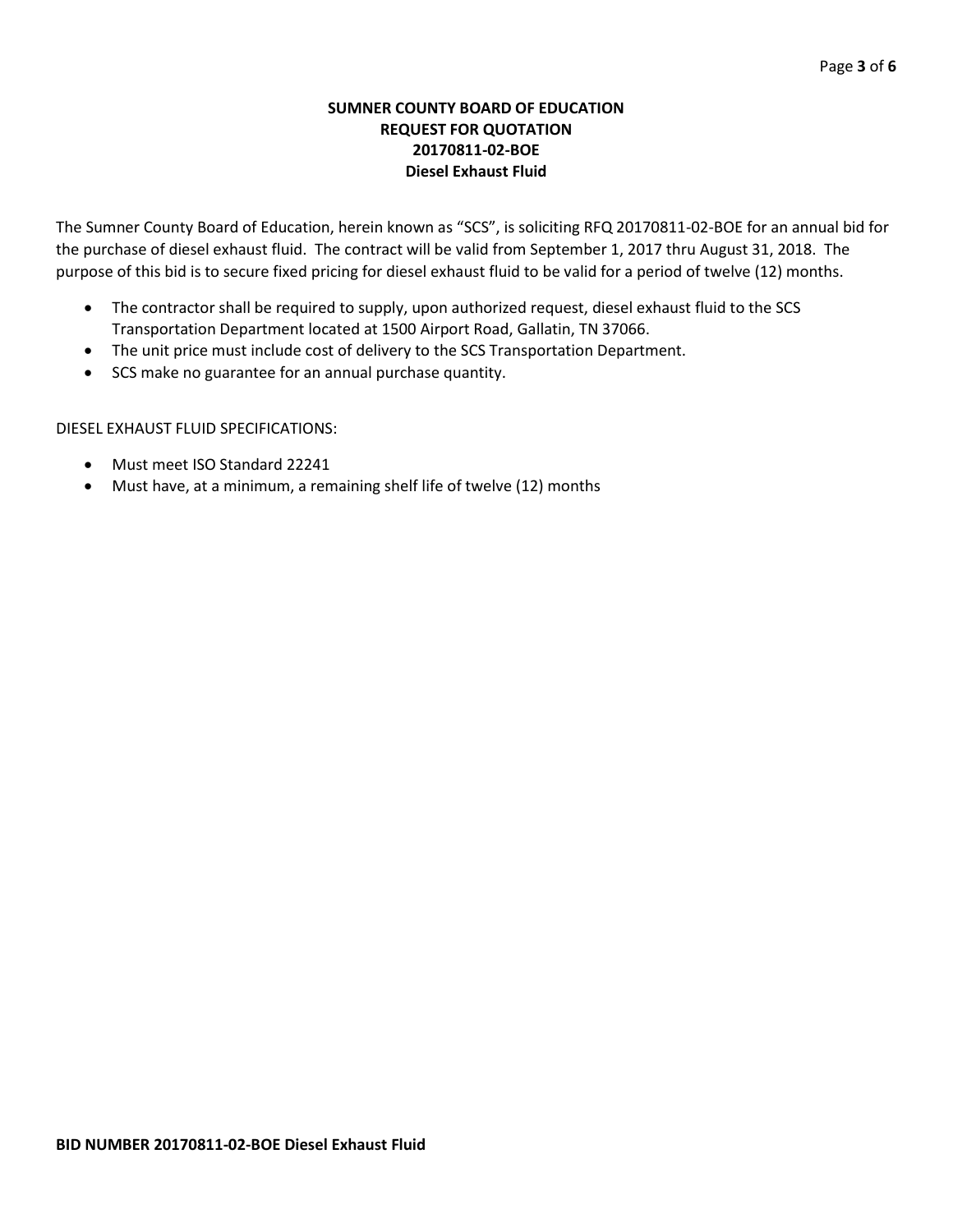### **STANDARD PURCHASING TERMS & CONDITIONS SUMNER COUNTY BOARD OF EDUCATION (SCS)**

#### **1. PREPARATION AND SUBMISSION OF BID.**

- **a.** Failure to examine any drawings**,** specifications, or instructions will be at the bidder's risk. Any deviation from the stated terms, conditions and specifications must be coordinated with and approved in writing by the SCS Purchasing Supervisor.
- **b.** BID SUBMITTAL / SIGNATURE: Bid shall give the full name and business address of the bidder. If the bidder is a corporation, the name shall be stated as it is in the corporate charter. Bids must be signed in ink by the bidder's authorized agent. Unsigned bids will be rejected. Bids are to be sealed and the outside of the envelope is to reference the bid number. The person signing the bid must show his title, and if requested by the institution, must furnish satisfactory proof of his or her authority to bind his or her company in contract. Bidder understands that by submitting a bid with an authorized signature, it shall constitute an offer to the institution. Bids must be typewritten or in ink; otherwise they may not be considered. Purchase orders will be issued to the firm name appearing on the W9. Facsimile responses will not be considered.
- **c.** All bids that exceed \$25,000 must have the Company Name, License Number, Expiration Date thereof and License Classification of Contractor listed on the outside of the sealed envelope, as required by State of Tennessee Code Annotated 62-6-119.
- **d.** Bids are to be received in the location designated on the bid no later than the specified date and time. Late bids will NOT be opened or considered.
- **e.** No erasures permitted. Errors may be crossed out and corrections printed in ink or typewritten adjacent to error and must be initialed in ink by person signing bid.
- **f.** Specifications: Reference to available specifications shall be sufficient to make the terms of the specifications binding on the bidder. The use of the name of a manufacturer, or any special brand or make in describing an item does not restrict the bidder to that manufacturer or specific article, unless specifically stated. Comparable products of other manufacturers will be considered if proof of compatibility is contained in the bid. Bidders are required to notify SCSs RFQ Coordinator whenever specifications/procedures are not perceived to be fair and open. The articles on which the bids are submitted must be equal or superior to that specified. Informative and Descriptive Literature: The bidder must show brand or trade names of the articles bid, when applicable. It shall be the responsibility of the vendor, including vendors whose product is referenced, to furnish with the bid such specifications, catalog pages, brochures or other data as will provide an adequate basis for determining the quality and functional capabilities of the product offered. Failure to provide this data may be considered valid justification for rejection of bid.
- **g.** Samples: Samples of items when called for, must be furnished free of expense, and if not destroyed will, upon vendor's request within ten (10) days of bid opening, be returned at the bidder's expense. Each sample must be labeled with the bidder's name, manufacturer's brand name and number, bid number and item reference.
- **h.** Time of Performance: The number of calendar days in which delivery is to be made after receipt of order shall be stated in the bid and may be a factor in making an award, price notwithstanding. If no delivery time is stated in the bid, bidder agrees that delivery is to be made within two weeks (10 business days) of order.
- **i.** Transportation and delivery charges should be included in the price and be fully prepaid by the vendor to the destination specified in the bid. Bid prices shall include delivery of all items F.O.B. destination.
- **j.** New materials and supplies must be delivered unless otherwise specifically stated in the bid.
- **k.** Alternate/multiple bids will not be considered unless specifically called for in the bid.
- **l.** Only bids submitted on bid forms furnished by the Institution will be considered.
- **m.** By signing this bid where indicated, the bidder agrees to strictly abide by all local, state and federal statutes and regulations. The bidder further certifies that this bid is made without collusion or fraud.
- **n.** Failure to Bid/Error in Bid. In case of error in the extension of prices in the bid, the unit price will govern. Late bids will NOT be opened or considered. Bidders are cautioned to verify their bids before submission, as amendments received after the bid deadline will not be considered. No bid shall be altered, amended or withdrawn after opening. After bid opening, a bidder may withdraw a bid only when there is obvious clerical error such as a misplaced decimal point, or when enforcement of the bid would impose unconscionable hardship due to an error in the bid resulting in a quotation substantially below the other bids received. Bid withdrawals will be considered only upon written request of the bidder.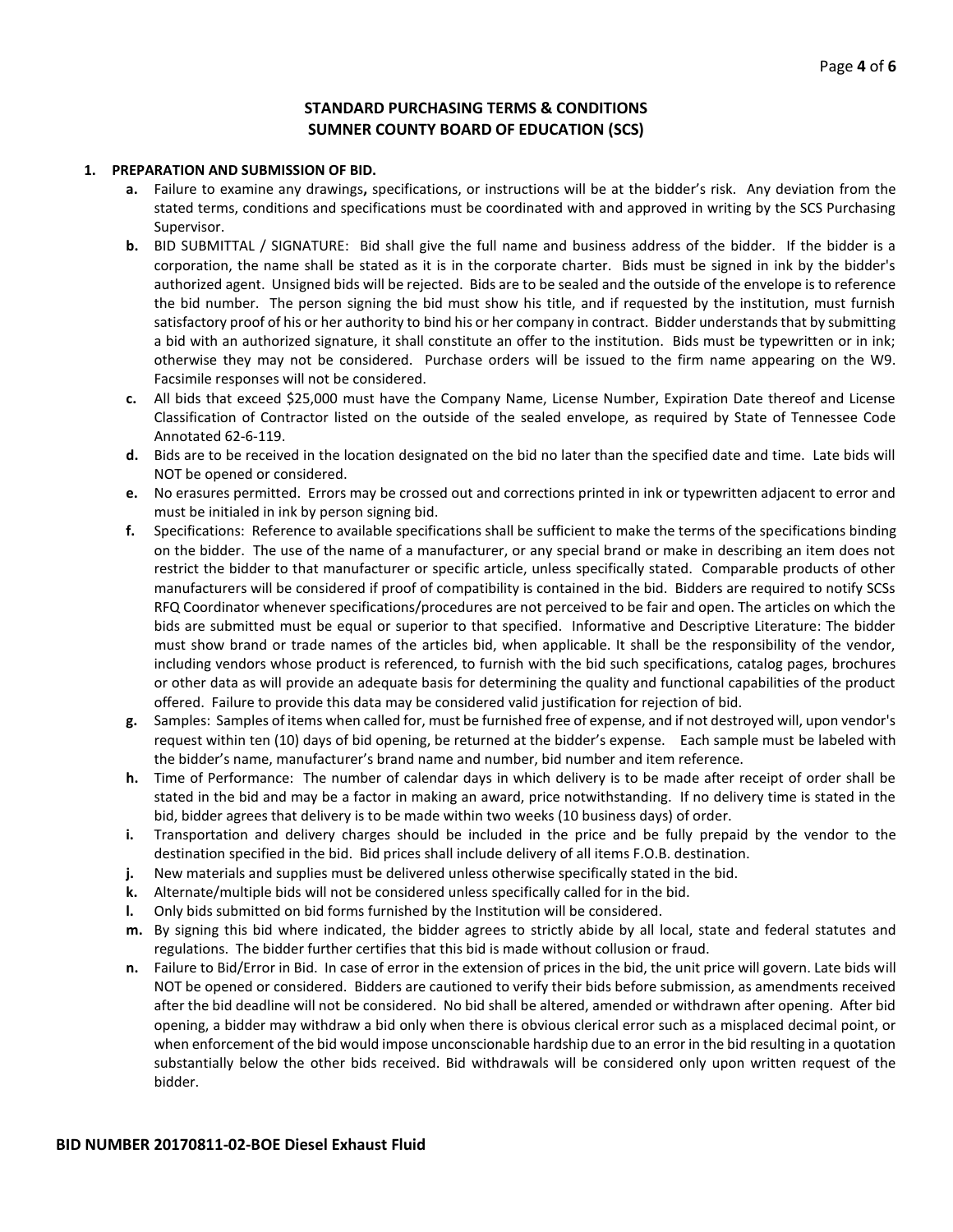- **2. OPEN RECORDS.** In order to comply with the provisions of the Tennessee Open Records Act, all bids will be publicly opened and are subject to public inspection after the award upon written request. Bidders may be present at bid opening. Summary information will be posted the SCS website, www.sumnerschools.org under the Invitation to Bid link.
- **3. ACCEPTANCE AND AWARD.** SCS reserves the right to reject any and all bids and to waive any informality in bids and, unless otherwise specified by the bidder to accept any item in the bid. Action to reject all bids shall be taken for unreasonably high prices, errors in the bid documents, cessation of need, unavailability of funds, or any other reason approved by SCS.
	- **a.** Contracts and purchases will be made with the lowest, responsive, responsible, qualified bidder. The quality of the articles to be supplied, their conformity with the specifications, their suitability to the requirements of the Institution, cash discount offered and the delivery terms will be taken into consideration.
	- **b.** SCS reserves the right to order up to 10% more or less than the quantity listed in the bid.
	- **c.** Prices quoted in the response (if any) are to be considered firm and binding until the terms and conditions of the RFQ are in the possession of SCS.
	- **d.** If a bidder fails to state a time within which a bid must be accepted, it is understood and agreed that the Institution shall have ninety (90) days to accept.
	- **e.** No purchase or contract is authorized or valid until the issuance of a SCS purchase order in accordance with SCS policy. No SCS employee is authorized to purchase equipment, supplies or services prior to the issuance of such a purchase order.
	- **f.** If the appropriate space is marked on the bid, other Institutions (such as State, Local and/or Public Agencies) may purchase off the contract during the same period as SCS.
	- **g.** The awarded bidder will be required to post a performance and payment bond in the amount of 25% of the contract price if it exceeds \$100,000 as stated by State of Tennessee Code Annotated 12-4-201.
	- **h.** If the project cost is in excess of \$25,000 a performance bond must be secured by the requesting part in an amount equal to the market improvement value.
- **4. PAYMENT**. Partial payments will not be approved unless justification for such payment can be shown. Terms will be net 30 days. Payment will not be made until all the conditions of the RFP/RFQ are inspected and approved as meeting all specifications by persons appointed by SCS.
- **5. DEFAULT OF SELECTED VENDOR.** In case of vendor default, SCS may procure the articles or services from other sources and hold the defaulting vendor responsible for any resulting cost. If the awarded vendor violates any terms of their response, the contract, SCS policy or any law, they may be disqualified from bidding for a period of two years for minor violations or longer for major violations. Bids from disqualified bidders will not be accepted during the period of disqualification.
- **6. INSPECTION OF PURCHASES.** Articles received which are not equivalent will not be accepted and will be picked up by the vendor or returned to vendor, shipping charges collect. SCS shall have a reasonable period in which to inspect and accept or reject materials without liability. If necessity requires SCS to use nonconforming materials, an appropriate reduction in payment may be made.
- **7. TAXES.** SCS is tax exempt; do not include taxes in quotation. Vendors making improvements or additions to, or performing repair work on real property for SCS are liable for any applicable sales or use tax on tangible personal property used in connection with the contract or furnished to vendors by the state for use under the contract.
- **8. NONDISCRIMINATION.** SCS is an equal opportunity employer. SCS and bidder agree to comply with Titles VI and VII of the Civil Rights Act of 1964, Title IX of the Education Amendments of 1972, Section 504 of the Rehabilitation Act of 1973, Executive Order 11,246, the Americans with Disabilities Act of 1990 and the related regulations to each. Each party assures that it will not discriminate against any individual including, but not limited to employees or applicants for employment and/or students, because of race, religion, creed, color, sex, age, disability, veteran status or national origin. In the event that any claims should arise with regards to violations of any such local, state or federal law, statues, rule or regulations, the vendor will indemnify and hold SCS harmless for any damages, including court costs or attorney fees, which might be incurred.